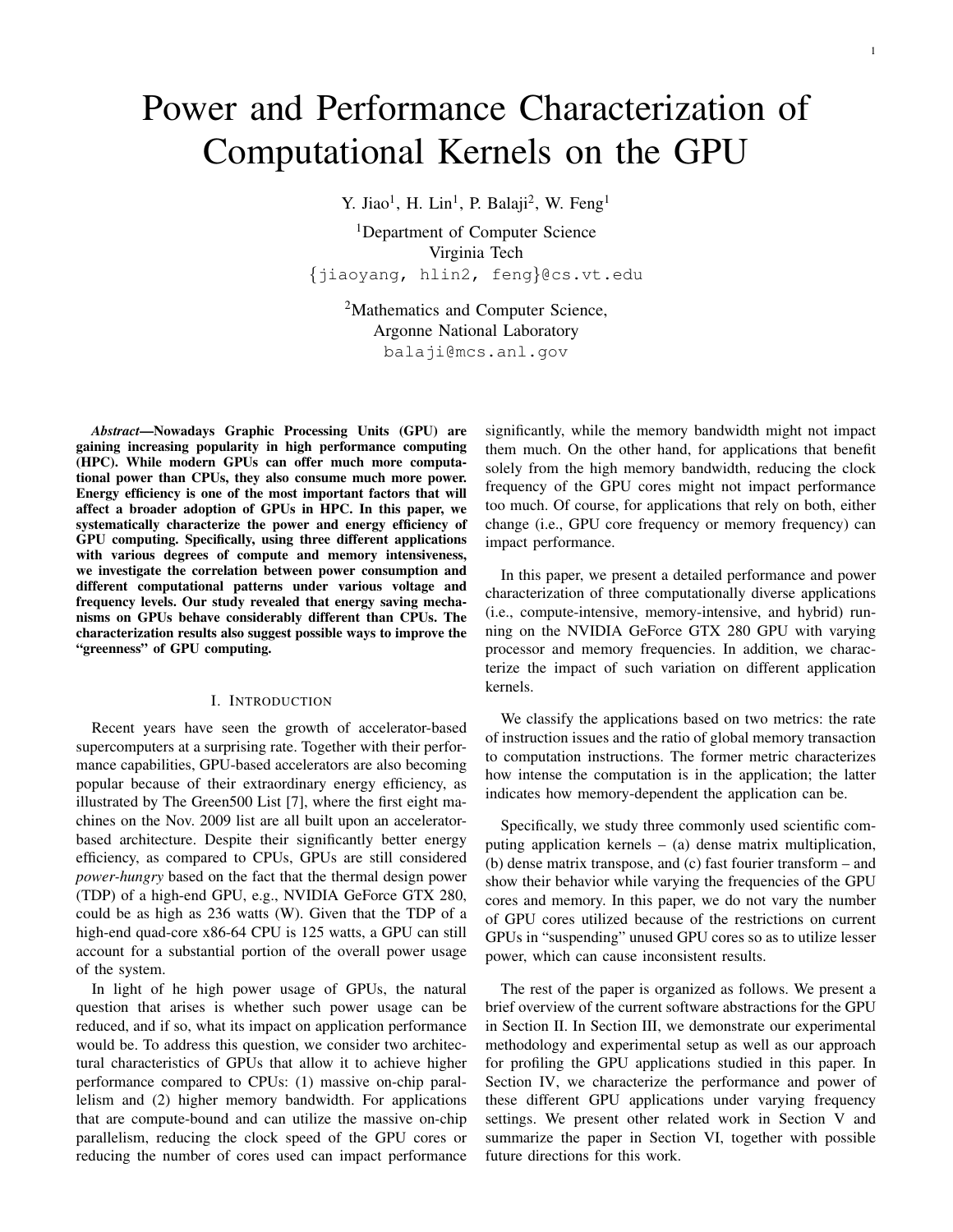### II. BACKGROUND

In this section, we provide a brief overview of the programming framework for GPUs that we use in our evaluation. Furthermore, we present some aspects related to dynamic voltage and frequency scaling (DVFS) on GPUs that we utilized in this paper.

We do not discuss details on the general GPU architecture itself, but refer the readers to other existing literature for such information [9], [13], [14], [19].

# *A. OpenCL*

While GPUs have become a prominent model for high-end computing, till recently there was no common programming abstraction that allowed applications to transparently utilize different types of GPU architectures. The Open Computing Language (OpenCL) was recently proposed, originally by Apple Inc., to provide a general software abstraction for different types of accelerators. As a programming framework, OpenCL can be used to program any existing computing device including CPU, GPU, and even FPGA. While OpenCL itself is designed to have a standard set of APIs, its implementation is left to vendors (e.g., AMD, NVIDIA, Intel) and other industry and community users. Thus, irrespective of the implementation, applications written with OpenCL can be designed as *write once, run anywhere*. Due to its extensive support from various vendors and promising cross-platform compatibility, OpenCL was chosen for our study and our test applications are all written with the OpenCL framework.

An OpenCL platform should contain at least one host that connects to one or more OpenCL devices. Each OpenCL device can contain a certain number of compute units (CUs), and each compute unit is further composed by several processing elements (PEs). The function of the host is to start an OpenCL kernel, and once the kernel is ready for execution on an OpenCL device, the host is responsible for transferring the task to the device accordingly.

Each OpenCL program can be generally divided into the host part running on the host and the kernels running on the OpenCL devices. Usually it is the host code which is in charge of setting up the execution environment for the kernels and managing their execution on the OpenCL devices. Each instance of a kernel is called a work-item in OpenCL terminology, and several work-items can be grouped together as a work-group. The mapping between the execution model and the platform model is that each work-item will run on one PE, while one work-group will be assigned to a CU.

Each work-item has access to 4 different types of memory spaces on the OpenCL device. They are listed as follows:

- Global memory, which is the memory space open to all work-items.
- Constant memory, which is part of global memory but for reading only.
- Local memory, which is dedicated to the work-items in the same work-group.
- Private memory, which is allocated for each work-item but not visible to other work-items.

For the purpose of a better visualization, Figure 1 illustrates the relationship between memory and work-items in the OpenCL framework.



Fig. 1. Memory Hierarchy in OpenCL

Throughout the paper, when we refer to GPU memory, we mean global memory (including constant memory), and the bandwidth of global memory is determined by the memoryclock setting of the GPU.

#### *B. Dynamic Voltage and Frequency Scaling (DVFS) on GPU*

The basic motivation for dynamic voltage and frequency scaling (DVFS) is captured by the equation below:

$$
Power \propto Voltage^2 \times Frequency
$$

When the frequency is lowered, the power consumption will be lowered proportionally. If the voltage is lowered, the power consumption will drops quadratically, and even cubically, because lowering the voltage also generally lowers the applicable frequency on which the chip can operate. However, there also exists a correlation between the clock frequency and achievable performance, which means that a decrease in frequency can also reduce processor performance. Therefore, as a first-order approximation, DVFS essentially provides us a tool to trade-off performance for power and energy reduction.

According to publicly available documentation [11] on NVIDIA's implementation of DVFS on the GPU, there are *two* predefined performance levels for their GPUs: 'Idle' and 'Maximum Performance.' While there is a third performance level called 'HD Video', it is typically designed for mobile GPU devices and is therefore not available for our GPU, the NVIDIA GeForce GTX 280.

As the name suggests, the 'Maximum Performance' setting fixes the clock speeds to the highest setting to achieve the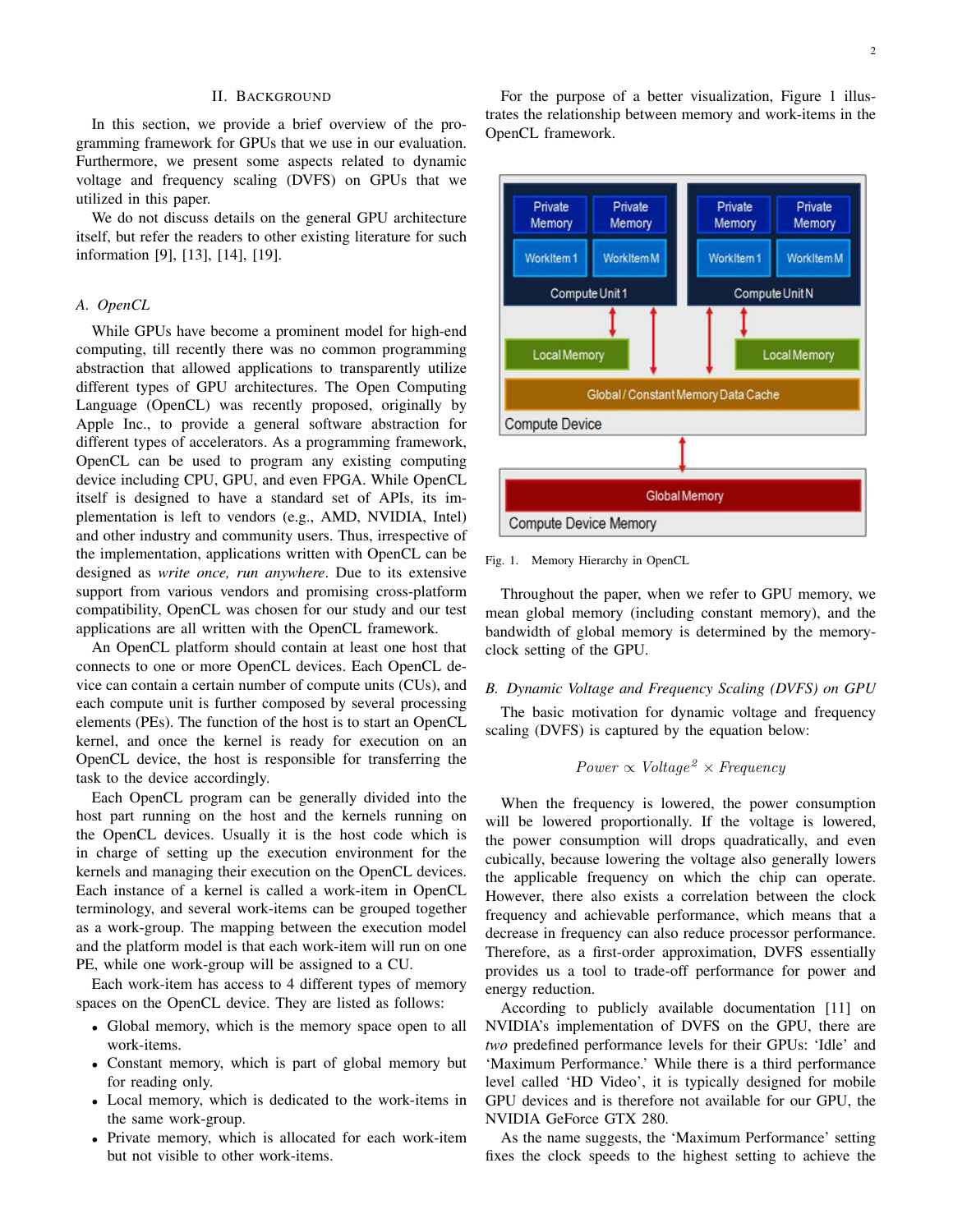best possible performance. In the 'Idle' setting, on the other hand, when the driver detects that the GPU is idling, it will automatically lower down the frequencies of the GPU cores and memory to the pre-defined 'Idle' level, which is just enough for the display to work. Once the driver sees a computational kernel that is ready to be executed, the driver will increase the clocks up to the highest level set by user. Both AMD/ATI and NVIDIA provide frameworks [1], [11] that allow the upper limit on the frequency and voltage to be scaled by users. In particular, the core clock of the NVIDIA GTX 280 can be set between 300 MHz and 700 MHz while the memory clock can be set to any value between 300 MHz and 1200 MHz.

#### III. EXPERIMENTAL METHODOLOGY

In this section, we detail the experimental methodology and setup that we employ in our study.

### *A. Experimental Setup*

The goal of the paper is to investigate the performance and power consumption of typical GPU application kernels under different core and memory clock frequencies. With DVFS support enabled, we have been able to adjust the working frequency of both core and memory of GPU. Specifically, for each configuration, we collect the data from multiple runs of the application and report their average. Only the data related to the kernel execution is recorded since our focus in this work is on GPU alone.

All the results in this paper were taken using the same workstation. The detailed configuration of this base workstation is as follows: Intel Core 2 Quad Q6600, running at 2.33 GHz with 1-GB DDR2 SDRAM\*4 and 320-GB Seagate Barracuda 7200.11 hard disk. The GPU card is the NVIDIA GeForce GTX 280, where the default frequency of the computational core is 602 MHz and memory frequency is 1107 MHz. The software environment comprises Ubuntu Linux 9.04 64-bit Linux, CUDA toolkit 2.3a supporting OpenCL, and NVIDIA driver version 190.29. All power measurements in this section are collected with a "Watts Up? Pro ES" power meter and logged to a separate profiling system. Figure 2 shows the hardware setup.

# *B. Experimental Applications*

In our experiments, we tested three applications which represent compute-intensive, memory-intensive, and hybrid kernels to showcase the performance and power consumption of the NVIDIA GeForce GTX 280 GPU. The three applications that we consider are the compute-intensive *dense matrix multiplication*, the memory-intensive *dense matrix transpose*, and the hybrid *fast Fourier transform* (FFT).

Given that the GPU allows the frequencies of both the computational cores and the memory to be adjusted, we studied both. We did not consider communication-intensive applications since the major factor affecting communication performance on a GPU is neither computation speed nor memory throughput. Thus, we consider such applications to



Fig. 2. Hardware setup for the experiment

be out of the scope of this study. A detailed discussion about the performance characteristics of communication-intensive applications on GPUs can be found in [20], [21].

Below is a more detailed description of the three test applications:

*1) Dense Matrix Multiply:* The dense matrix multiply (MatMul) kernel is optimized to fully utilize the potential computational power of the GPU. The basic algorithm adopted here is the blocked version of matrix multiplication, which takes advantage of the GPU's coalesced global memory access and fast private/local memory. The bottleneck in this kernel is just the speed of issuing instructions [18].

*2) Dense Matrix Transpose:* The dense matrix transpose (MatTran) kernel is designed to be mostly memory manipulations with only a small amount of necessary computation for each thread's ID and memory indices. To fully utilize the parallel processing ability of GPU, multiple rows of the matrix are read-in and manipulated simultaneously. All intermediate results are stored in the local memory, waiting to written back to global memory.

*3) Fast Fourier Transform:* The fast Fourier transform (FFT) is an efficient algorithm for solving the discrete Fourier transform and its inverse. A recursive GPU implementation of this algorithm computes the result by launching the computing kernel multiple times during the run. For each kernel launch, the global memory chunk has to be read into local memory and computed by the computing unit. So, the speed of the FFT algorithm would be affected by both the GPU core and memory speeds.

# *C. Experimental Profiling*

In order to understand the kernel execution, we collected profiling data for each kernel via the NVIDIA OpenCL Visual Profiler. To verify whether a kernel is compute-intensive or memory-intensive, the rule of thumb proposed in [18] is to use the "global memory to computation cycle" ratio to indicate the memory-transaction intensity of a GPU kernel. This ratio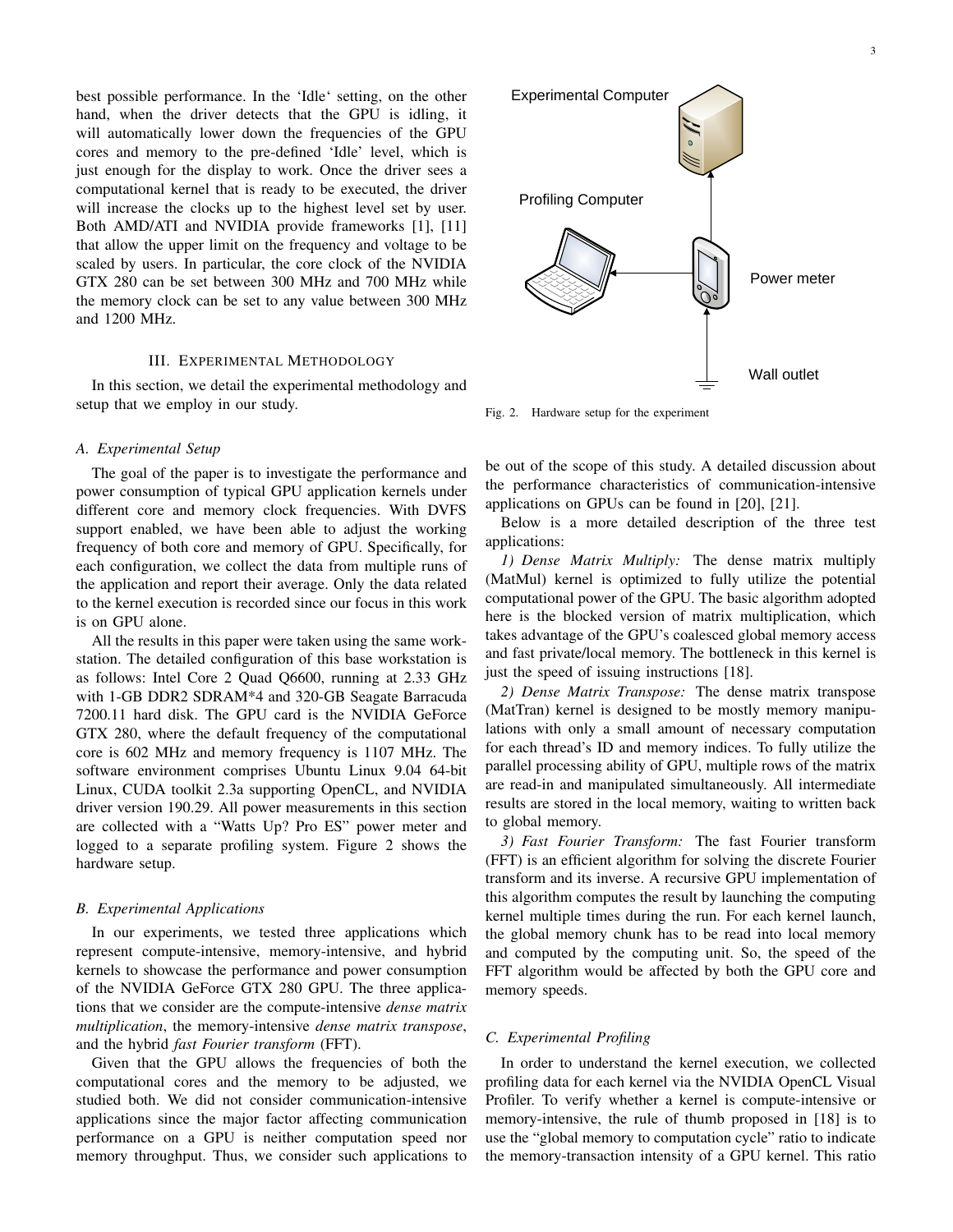| Application | instruction | gputime(us) | $\text{cputime}(us)$ | gld_request gst_request |       | gld tran | gst tran |
|-------------|-------------|-------------|----------------------|-------------------------|-------|----------|----------|
| MatMul      | 203135064   | 991327      | 991360               | 5041152                 | 4376  | 33566720 | 52448    |
| MatTran     | 1118754     | 91527       | 91562                | 17480                   | 17480 | 104864   | 1677824  |
| FFT         | 2568388     | 17452.      | 17611                | 52432                   | 52432 | 314650   | 314650   |

TABLE I PROFILING OF APPLICATIONS TESTED

 $R_{mem}$  can be estimated using the following formula:

$$
R_{mem} = \frac{Number(Global Memory Transactions)}{Number(Computation Instruments)}
$$

Because the global memory on the GPU is two orders of magnitude slower than local memory [12], we only count the number of global memory accesses for the above ratio.

Another important ratio for measuring the performance of the GPU is the rate of issuing instruction  $(R_{ins})$ , which can be obtained by:

$$
R_{ins} = \frac{Number(Computation~Instructions)}{gputime}
$$

where the *qputime* is the actual execution time of the kernel on the GPU.

We also want to make sure that the kernel execution has minimal kernel launch overhead; this can be verified through the overhead ratio  $R_{over}$  which is defined as:

$$
R_{over} = \frac{cputime - gputime}{cputime}
$$

where the *cputime* is the corresponding time elapsed on the CPU.

The profiling information for  $R_{mem}$ ,  $R_{ins}$ , and  $R_{over}$  for each of the three applications is shown in Table I. Note that both the number of global memory requests and transactions ('\_tran' in the table) are reported because a single global memory request might need multiple global memory transactions. Thus, it is the actual number of memory transactions that actually determines the latency on memory access. The memory request would be counted as one instruction that is deducted when computing the actual number of computation instructions.

Besides profiling the applications using the default factory clock setting, we also attempted to profile the application under different GPU clock settings. However, due to the overhead introduced by the profiler, the profiling data under different GPU clock settings look relatively similar. Therefore, we chose not to report this data in this study.

To obtain the accurate number of computation instructions, we deduct the number of memory requests from the total instruction count. The calculation is further complicated by the fact that the number of instructions is reported for one compute unit while the number of memory requests and transactions is reported for three compute units sharing the same memory control unit [12], which is accounted for in the profiling information provided in Table II.

| Application | $R_{mem}$ | $R_{ins}$ | $R_{over}$ |
|-------------|-----------|-----------|------------|
| MatMul      | 5.6%      | 203215711 | $0.03\%$   |
| MatTran     | 53.7%     | 12095895  | $0.04\%$   |
| FFT         | 8.3%      | 145165788 | $0.9\%$    |

TABLE II APPLICATION CHARACTERIZATION

## *D. Evaluation Metrics*

We use the following evalutation metrics to compare the different DVFS system configurations for each application:

Time: The execution time is measured for the kernel execution of each application. To minimize noise, the same application is run multiple times under each setting, and the average time (T) is used.

Performance: A common metric for the high-performance computing (HPC) community is FLOPS, which stands for *floating-point operations per second*. However, this metric may not apply to certain applications that do not focus on computation, such as the matrix transpose kernel. In this case, we adopted another metric for performance of matrix transpose, using MBPS, which stands for *megabytes per second*, to indicate the throughput it has at run time.

Energy: Energy (E) is measured for the whole system when executing the kernel on the GPU.

Power: Power (P) is reported using the average power, calculated by the energy used per execution time unit:

$$
Power = Energy / Time
$$

Power Efficiency: We use the ratio of performance per power as the indicator of power efficiency:

$$
Power \ \textit{Efficiency} = \frac{Performance}{Power}
$$

## IV. EXPERIMENTAL RESULTS

In this section, we present our experimental results from measuring the performance and power consumption of the three application kernels described in Section III. For any given problem with a fixed size, it is always true that the power efficiency metric, defined by the performance-to-power ratio, is equivalent to the energy efficiency, defined by the computation-to-energy ratio, as illustrated by the following equation:

$$
\frac{Performance}{Power} = \frac{Computation}{Time \times Power} = \frac{Computation}{Energy}
$$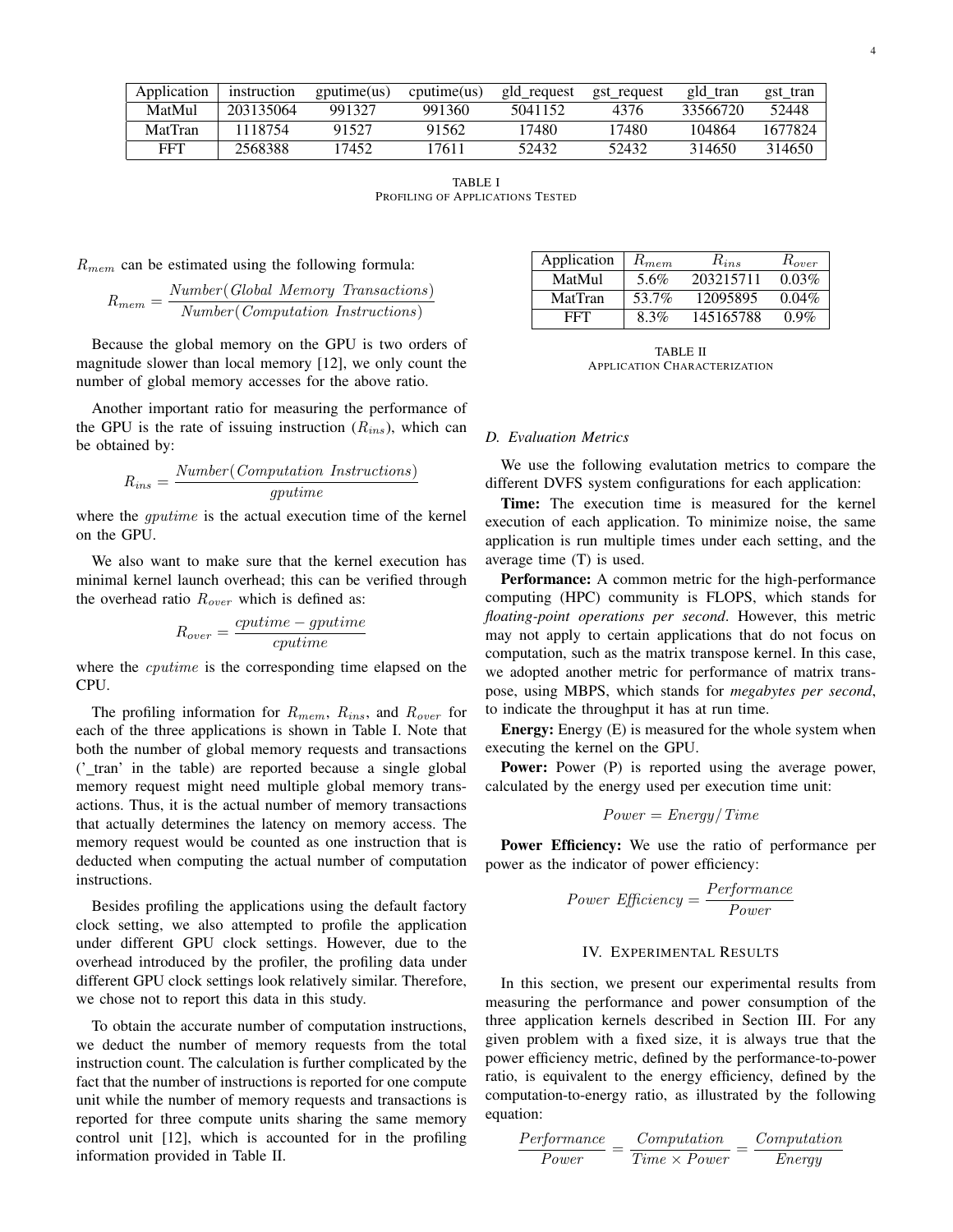Thus, with respect to the energy consumed by each application under the different settings in our experiment, it is the configuration with the best power efficiency that consumes the least energy.

For each application running on the GPU, we present its performance, power consumption, and power efficiency as a set of graphs, where the x-axis plots the GPU core frequency and the legend denotes the GPU memory frequency. As a reference point, we record the static power consumed by our experimental GPU system. The power usage of the system while idling is 111.3 watts without the GPU and 142.7 watts when the GPU is installed in the system.

#### *A. Matrix Multiply*

Figure 3 shows the performance, power consumption, and power efficiency when running the dense matrix multiplication kernel under different frequencies for the GPU cores and memory. As shown in the figure, the performance is determined solely by the GPU core frequency, which is not surprising because of the relatively low  $R_{mem}$  and the highest  $R_{ins}$ among the three application kernels that we ran, showing about two million computation instructions per compute unit. That is, the relatively low  $R_{mem}$  and high  $R_{ins}$  point to a computeintensive application whose performance, relative to execution speed, is directly proportional to the frequency of the GPU computing cores and largely independent of GPU memory frequency. As a consequence, we can run the GPU at the highest GPU core frequency and the lowest GPU memory frequency to achieve nearly optimal performance while reducing the (absolute) power consumption by approximately 15 watts and improving the (absolute) power efficiency by nearly 20 MFLOPS/watt.

However, the *relative* reduction in power consumption is only 5%, and the *relative* improvement in power efficiency is only 4%. These results point to several potential inter-related reasons for the minor impact of GPU memory frequency on power consumption and power efficiency: (1) the memory intensity of matrix multiply is very low, i.e.,  $R_{mem}$  is only 5.6%; (2) the dynamic power range of GPU memory is relatively small, e.g.,  $\sim$ 20 watts; and (3) GPU memory is less power hungry than GPU cores.

#### *B. Matrix Transpose*

Figure 4 shows the behavior of the matrix transpose kernel under various clock settings. The set of horizonal lines in the performance figure of matrix transpose clearly shows that its performance is determined solely by the GPU memory clock and is independent of GPU core frequency. The memorybounded performance can be attributed to the high  $R_{mem}$  of matrix transpose, which is approximately 10 times higher than the  $R_{mem}$  for the matrix multiplication kernel.

As a consequence, we can run the GPU at the highest GPU memory frequency and the lowest GPU core frequency to achieve nearly optimal performance while reducing the absolute power consumption by more than 20 watts (or approximately 3 watts for every 50-MHz decrement in frequency) and improving the absolute power efficiency by approximately 100



Fig. 3. Matrix Multiply on NVIDIA GeForce GTX 280

MFLOPS/watt. In contrast to the matrix multiply scenario, the GPU core frequency has a larger relative impact on power consumption and power efficiency, improving each by 8-9%.

Further, compared to the compute-intensive matrix multiplication kernel, the memory-intensive matrix transpose kernel has a much lower power requirement and a narrower dynamic power range, as shown in Table III. With the GPU memory frequency fixed at 1200 MHz, the lowest power for executing the matrix transpose is 216.4 watts, the highest one is just 237.3 watts, i.e., only a difference of 20.9 watts. The generally low-power consumption of matrix transpose can be explained by the fact the  $R_{ins}$  of matrix transpose is only a tenth of the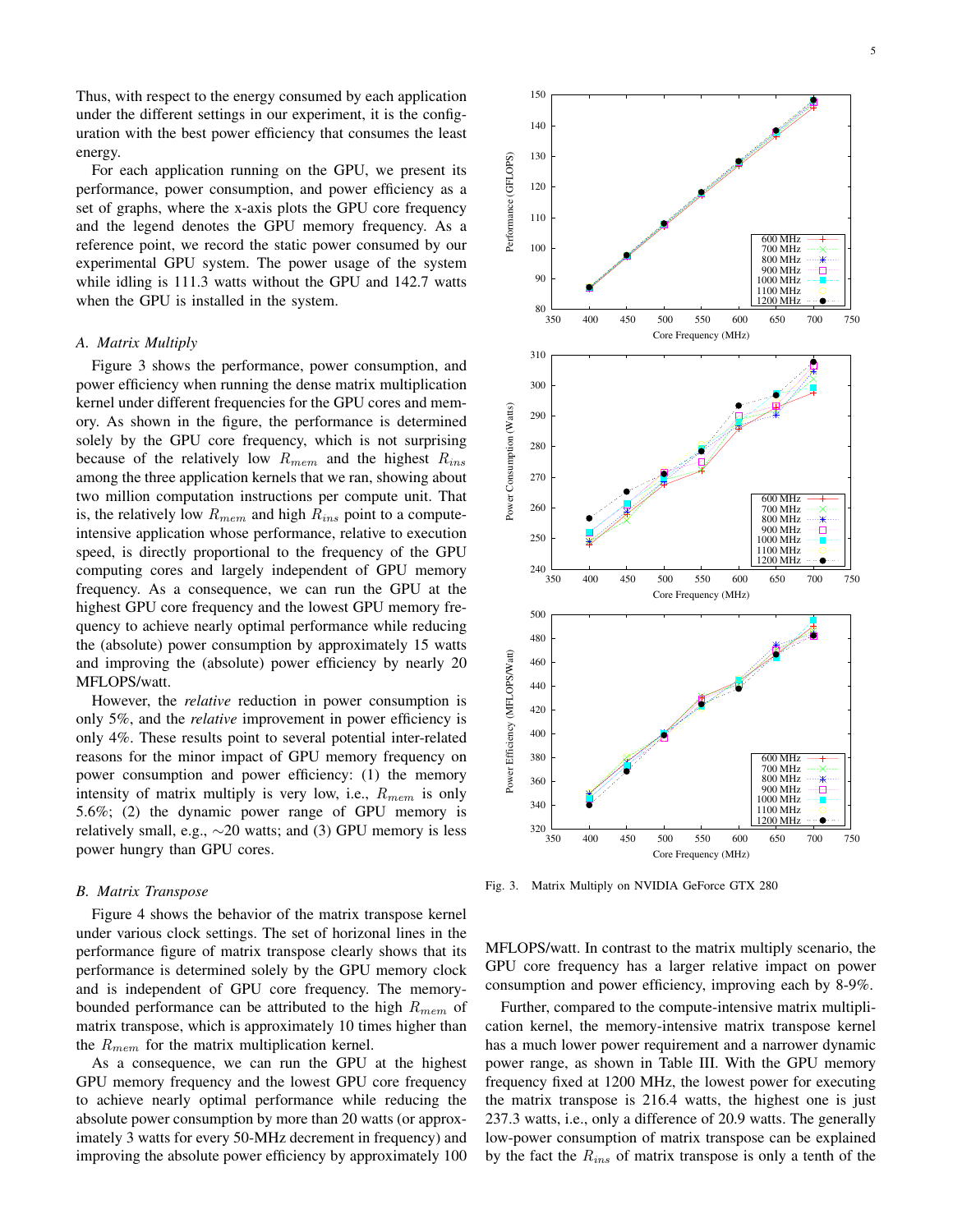

Fig. 4. Matrix Transpose on NVIDIA GeForce GTX 280

 $R_{ins}$  of matrix multiply, which indicates that the compute units are almost idle when executing matrix transpose compared to matrix multiply. This result also shows the overall impact of the compute units on the total power consumption of the GPU.

#### *C. Fast Fourier Transform*

Figure 5 shows the results of running a two-dimensional (2-D) FFT kernel. We see that the performance is bound not only by the speed of the compute units but also by the memory throughput. The multi-dimensional FFT algorithm requires a matrix transpose as a post-processing step after the computation. Because the size of fast local memory is very

| Core  | Performance | Power   |
|-------|-------------|---------|
| (MHz) | (MBPS)      | (Watts) |
| 400   | 262.9       | 216.4   |
| 450   | 262.6       | 219.6   |
| 500   | 259.3       | 226.9   |
| 550   | 264.3       | 226.4   |
| 600   | 264.4       | 229.7   |
| 650   | 264.5       | 233.4   |
| 700   | 264.6       | 237.3   |

TABLE III PERFORMANCE AND POWER WITH GPU MEMORY AT 1200 MHZ

limited on GPU, a multi-dimensional FFT algorithm often requires significant data exchange between local memory and global memory on GPU. Since the global memory is usually two orders of magnitude slower than the local memory, it is oftentimes the bottleneck for exchanging data such that its throughput would largely determine the computation latency in the matrix transpose step. Thus, the performance of multidimensional FFT algorithm on GPU is bound by both the speed of compute unit and the throughput of global memory.

An interesting finding with respect to the performance is that the higher the GPU core clock, the more the extent that memory frequency affects performance. This implies that when compute units get faster they spend more time waiting for the memory modules to feed them. Compared to the completely memory-bounded or completely compute-bounded kernels, the multi-dimensional FFT is bound by both compute speed and memory throughput. Because DVFS scheduling on the GPU can be done along two dimensions, i.e., GPU core frequency and GPU memory frequency, it is possible to achieve similar performance with different core and memory settings. For example, in Table IV, all three frequency settings produce similar performance numbers, but the power usage is obviously higher when the GPU core speed is higher at 650 MHz.

| Core  | Memory | Performance | Power   |
|-------|--------|-------------|---------|
| (MHz) | (MHz)  | (GFLOPS)    | (Watts) |
| 550   | 1100   | 69.60       | 289.64  |
| 600   | 1000   | 71.01       | 290.57  |
| 650   | 900    | 69.70       | 298.36  |
|       |        |             |         |

TABLE IV SIMILAR PERFORMANCE WITH DIFFERENT POWER

# V. RELATED WORK

Prior to the emergence of OpenCL, the most fundamental work related to general-purpose GPU computing was with Stanford's Brook [3], [5] for the AMD Stream Processor [3] and NVIDIA's Compute Unified Device Architecture (CUDA) [10].

There has been a lot of previous work that evaluates the performance of different application kernels using the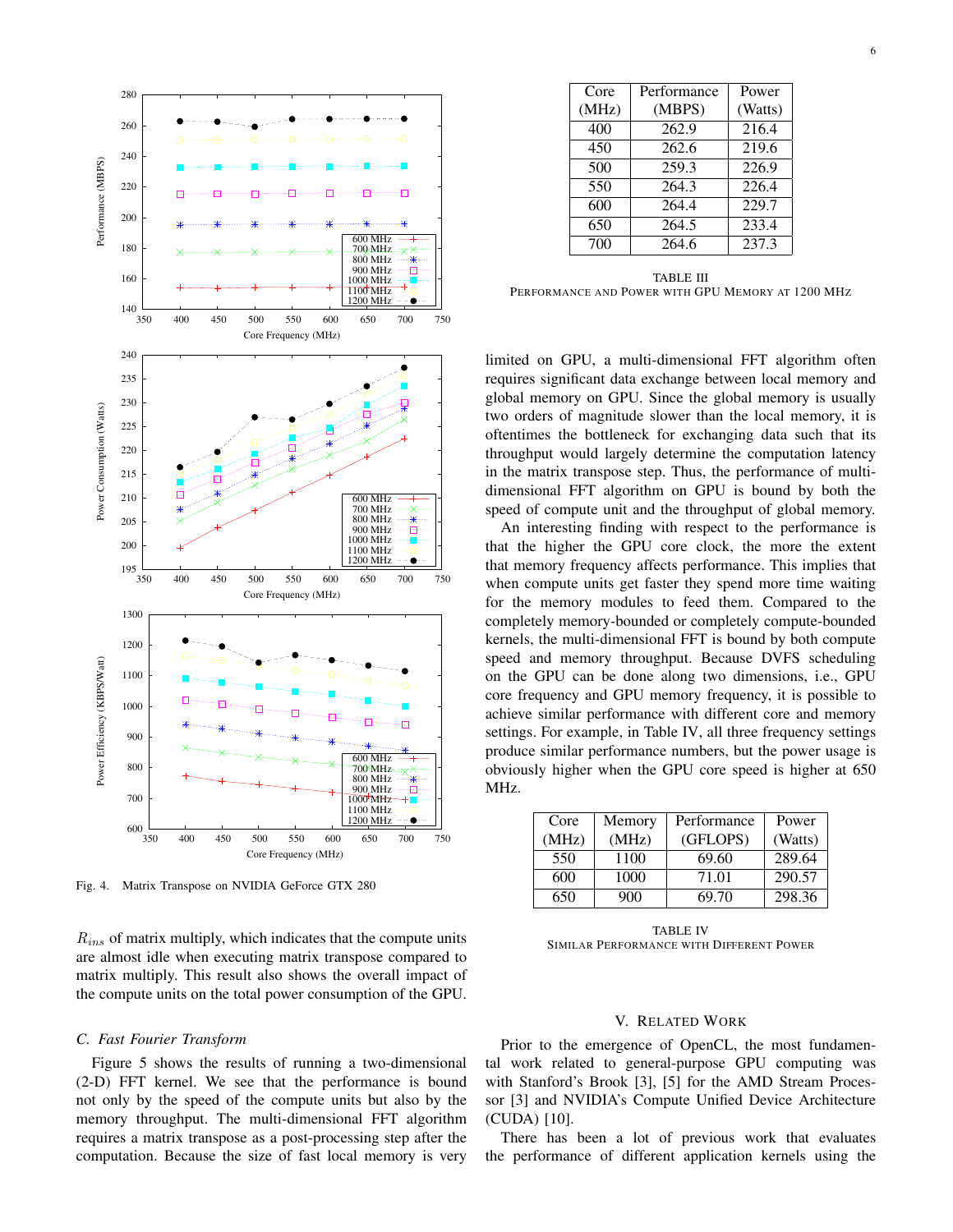

Fig. 5. 2-D FFT on NVIDIA GeForce GTX 280

Compute Unified Device Architecture (CUDA) [17], which is a precursor to OpenCL. FFT has also been studied in-depth in the paper [8], resulting in a five-fold speedup over NVIDIA's implementation of FFT algorithm. In [4], the authors proposed a "divide-conquer" approach for solving multi-dimensional FFTs using a matrix transpose to cope with limited memory space on computers—we adopted this implementation of FFT for our work.

With respect to the power usage of GPUs, there has been a surprising dearth of work in this area, with only a handful of papers published on the subject. However, given the importance of the power usage, all the major GPU vendors have attempted to address this issue by adding built-in power management to their GPUs. For example, NVIDIA's PowerMizer [11] and ATI's PowerPlay [2] throttle the GPU clock speeds when idle and attempt to minimize the runtime power usage without affecting performance. Others have attempted to model the power efficiency of GPUs [15] as well as investigating energy-aware high-performance computing on GPUs [16]. Rodina [6] is a benchmark suite focusing on characterizing heterogeneous computing, which also touches the power efficiency of different applications on different platforms. However, none have investigated these properties with the DVFS approach we adopted in our study.

#### VI. CONCLUSION AND FUTURE WORK

As a promising architecture for supercomputers, GPU-based computing is receiving significant attention for its performance and power efficiency. In order to help the HPC community better understand the power characteristics of different application kernels on the GPU, we have conducted this study to characterize the performance and power of various application kernels under varying frequency settings. Based on our findings, the GPU application kernels' performance and power consumption are largely determined by two characteristics: the rate of issuing instructions and the ratio of global memory transactions to computation instructions.

For future work, we intend to conduct our study on other GPUs, including from AMD and Intel. Given the software abstraction used in this work is OpenCL which is supported by most accelerator platforms, a fair comparison running the same code across platforms is possible. In addition, we believe a complete and comprehensive modeling of GPU performance and power consumption would be very useful.

#### ACKNOWLEDGEMENTS

We would like to thank the NSF Center for High Performance Reconfigurable Computing (CHREC) for their support through NSF I/UCRC Grant IIP-0804155. This work was also supported in part by the following NSF grants: CNS-0915861 and CNS-0916719.

#### **REFERENCES**

- [1] AMD. OverDrive, 2008. http://game.amd.com/us-en/drivers\_overdrive. aspx.
- [2] AMD. PowerPlay, 2008. http://ati.amd.com/products/powerplay/index. html.
- [3] AMD. AMD Stream Processor. http://ati.amd.com/products/ streamprocessor/index.html, 2010.
- [4] David H. Bailey. Ffts in external or hierarchical memory. In *Proceedings of the Fourth SIAM Conference on Parallel Processing for Scientific Computing*, pages 211–224, Philadelphia, PA, USA, 1990. Society for Industrial and Applied Mathematics.
- [5] I. Buck, T. Foley, D. Horn, J. Sugerman, K. Fatahalian, M. Houston, and P. Hanrahan. Brook for GPUs: stream computing on graphics hardware. In *International Conference on Computer Graphics and Interactive Techniques*, pages 777–786. ACM New York, NY, USA, 2004.
- [6] Shuai Che, Michael Boyer, Jiayuan Meng, David Tarjan, Jeremy W. Sheaffer, Sang-Ha Lee, and Kevin Skadron. Rodinia: A benchmark suite for heterogeneous computing. In *IISWC '09: Proceedings of the 2009 IEEE International Symposium on Workload Characterization (IISWC)*, pages 44–54, Washington, DC, USA, 2009. IEEE Computer Society.